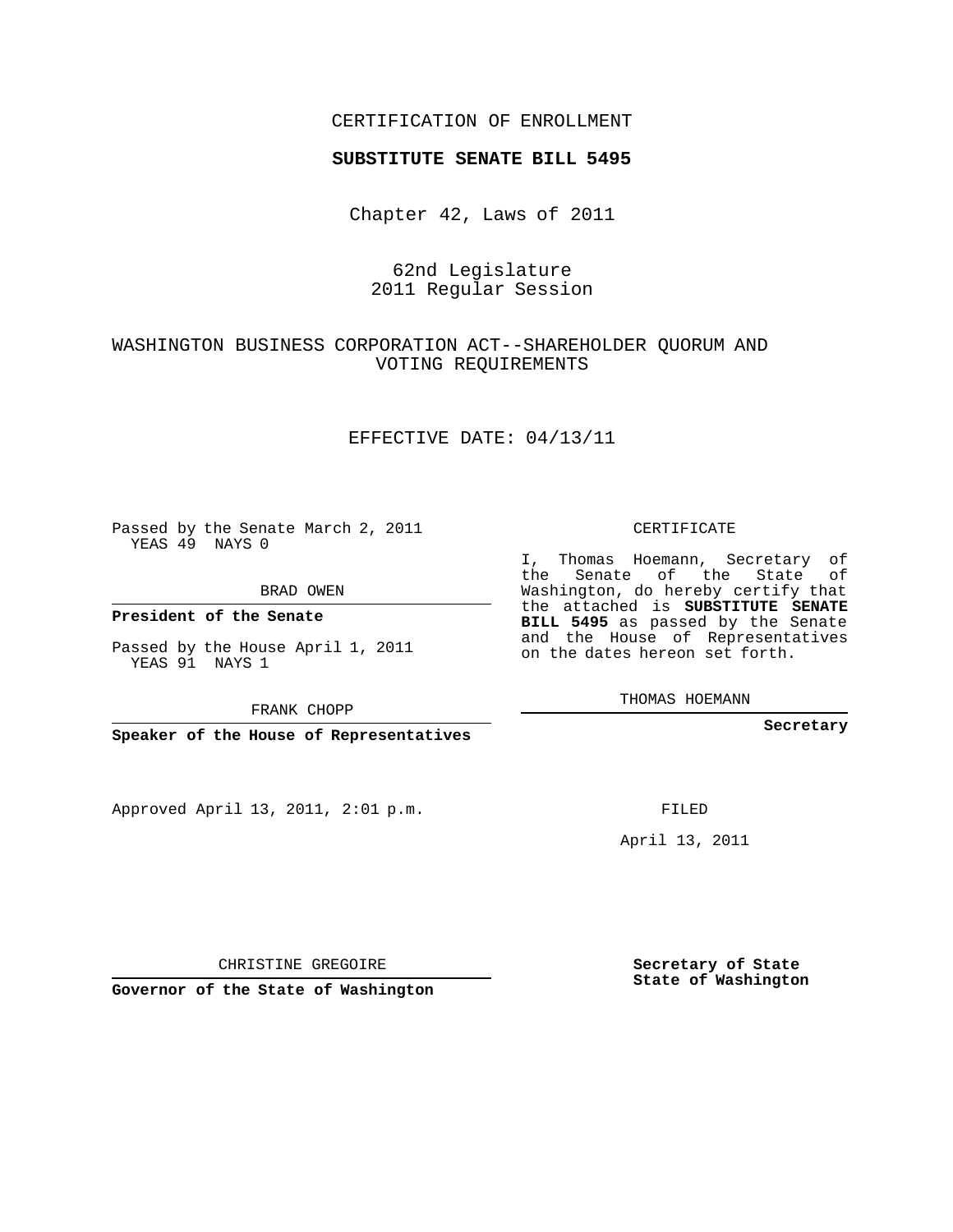# **SUBSTITUTE SENATE BILL 5495** \_\_\_\_\_\_\_\_\_\_\_\_\_\_\_\_\_\_\_\_\_\_\_\_\_\_\_\_\_\_\_\_\_\_\_\_\_\_\_\_\_\_\_\_\_

\_\_\_\_\_\_\_\_\_\_\_\_\_\_\_\_\_\_\_\_\_\_\_\_\_\_\_\_\_\_\_\_\_\_\_\_\_\_\_\_\_\_\_\_\_

Passed Legislature - 2011 Regular Session

**State of Washington 62nd Legislature 2011 Regular Session**

**By** Senate Judiciary (originally sponsored by Senators Kohl-Welles and Pflug)

READ FIRST TIME 02/21/11.

1 AN ACT Relating to shareholder quorum and voting requirements under the Washington business corporation act; adding a new section to chapter 23B.17 RCW; and declaring an emergency.

BE IT ENACTED BY THE LEGISLATURE OF THE STATE OF WASHINGTON:

 NEW SECTION. **Sec. 1.** A new section is added to chapter 23B.17 RCW to read as follows:

 (1) A corporation that meets the following requirements is subject to the alternative quorum and voting requirements set forth in subsection (2) of this section:

 (a) As of the record date of the annual or special meeting of shareholders:

12 (i) The corporation is a public company;

 (ii) Shares of its common stock are admitted to trading on a regulated market listed on the list of the regulated markets notified to the European commission by the member states under Article 16 of the investment services directive (93/22/EEC), as such list is amended from time to time; and

 (iii) At least twenty percent of the shares of the corporation's common stock are held of record by the depository trust company and are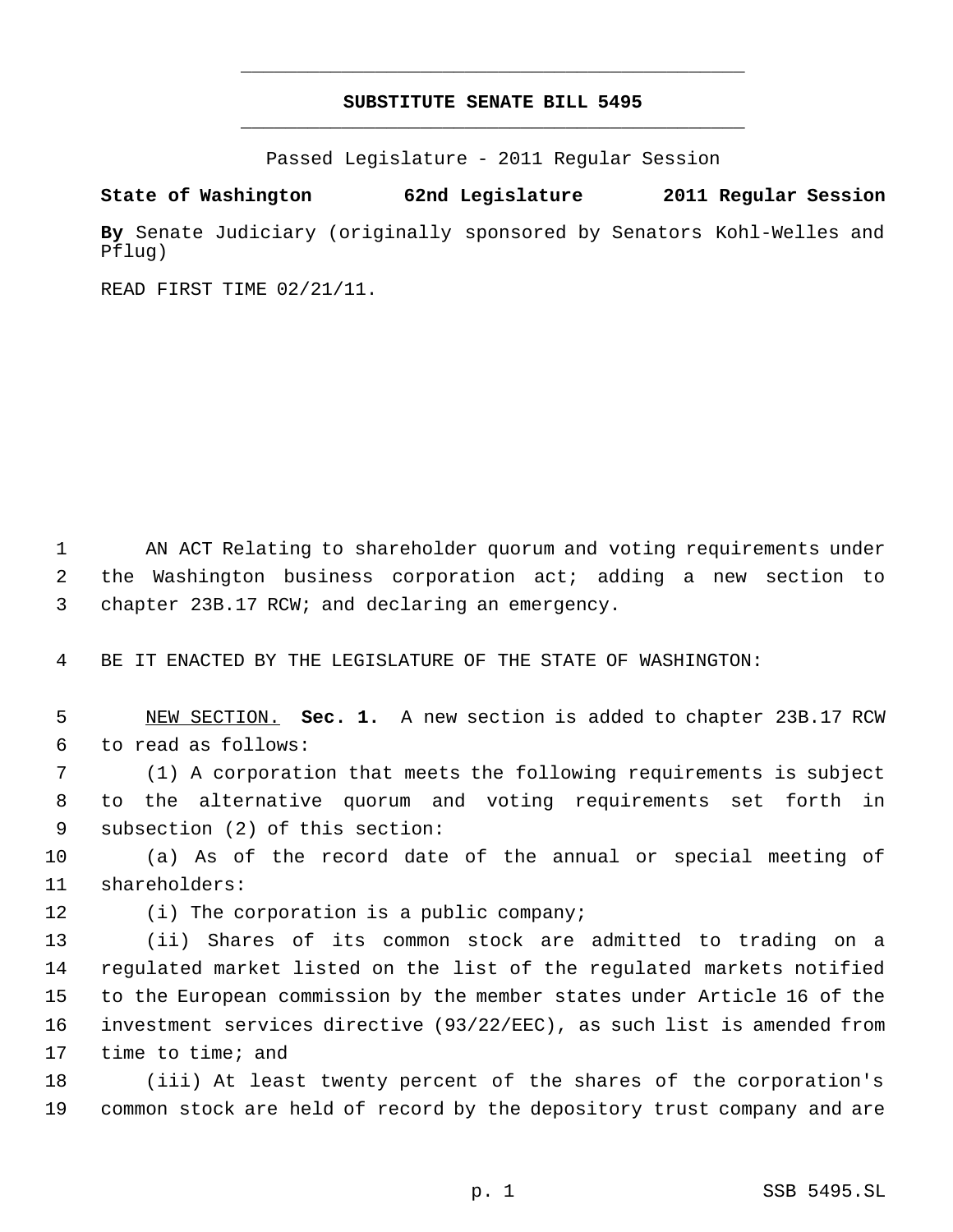deposited securities, as defined in the rules, bylaws, and organization certificate of the depository trust company, credited to the account or accounts of one or more stock depositories located in a member state of the European Union;

 (b) At the time that such shares were initially listed on the regulated market, shares of the corporation's common stock were listed 7 on the New York stock exchange or the nasdag stock market;

 (c) At the time that such shares were initially listed on the regulated market, such listing was a condition to the acquisition of one hundred percent of the equity interests of a foreign corporation or similar entity where:

 (i) The securities of the foreign corporation or similar entity were admitted to trading on the regulated market immediately prior to the acquisition;

 (ii) The consideration for the acquisition was newly issued shares 16 of common stock of the corporation; and

 (iii) The shares issued in connection with the acquisition equaled before the issuance more than forty percent of the outstanding common stock of the corporation; and

 (d) At the corporation's most recent annual or special meeting of shareholders less than sixty-five percent of the shares within the voting group comprising all the votes entitled to be cast were present in person or by proxy.

 (2) At any annual or special meeting actually held, other than by written consent under RCW 23B.07.040, by a corporation meeting the requirements of subsection (1) of this section:

 (a) The required quorum of the voting group consisting of all votes entitled to be cast, and of each other voting group that includes common shares of the corporation which is entitled to vote separately with respect to a proposed corporate action, shall be the lesser of:

 (i) A majority of the shares of such voting group other than shares credited to the account of stock depositories located in a member state of the European Union as described in subsection (1)(a)(iii) of this section, provided the number of votes comprising such majority equals or exceeds one-sixth of the total votes entitled to be cast by the voting group; or

 (ii) One-third of the total votes entitled to be cast by the voting group.